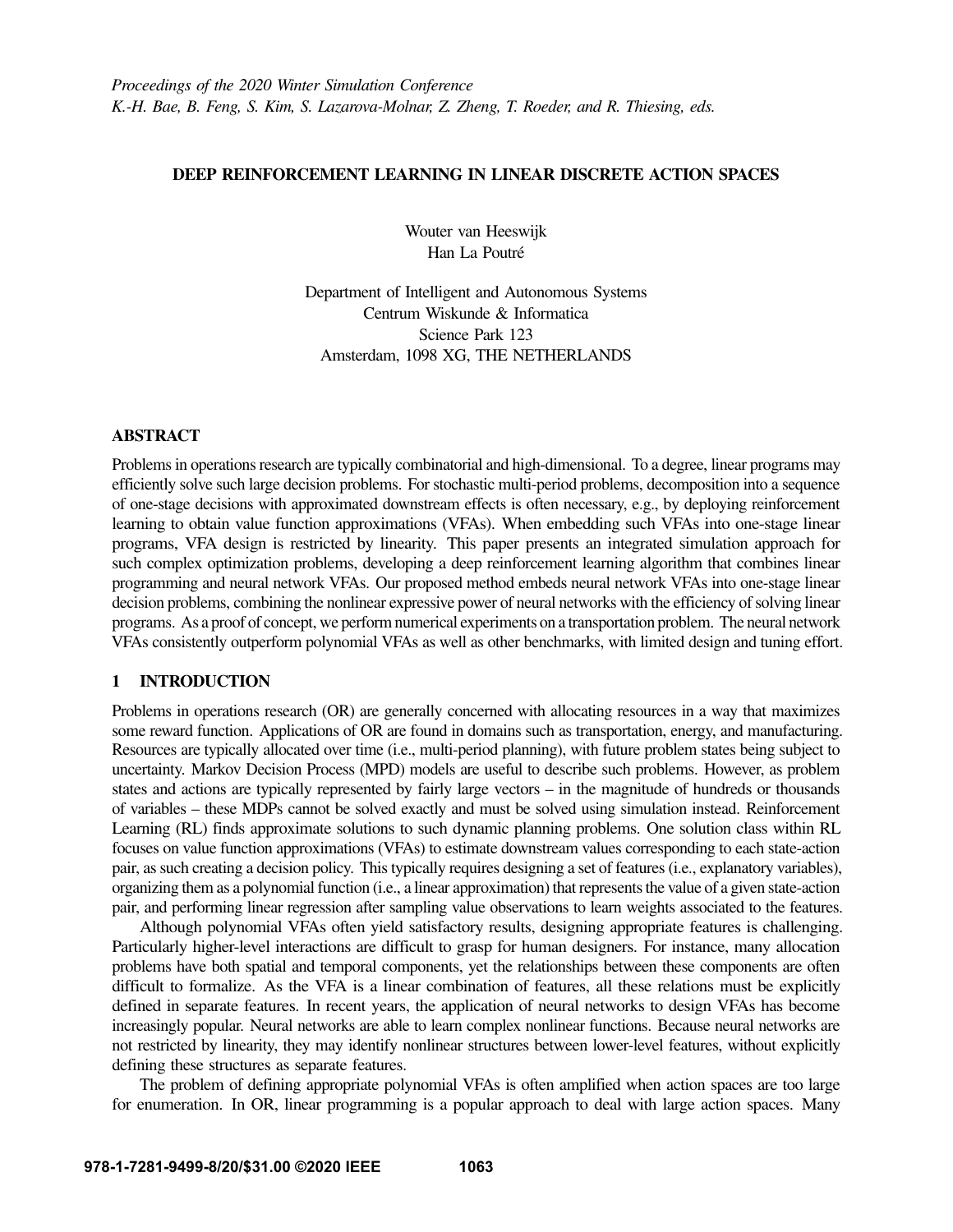OR problems may be formulated as mathematical programs – preferably linear programs (LPs) – that solve to optimality within reasonable time. Although linear programming allows to deal with vastly larger action spaces than enumeration, polynomial VFAs are difficult to embed, as the variables representing the features in the objective function must also be linear. Although nonlinear features might be designed – only the combination of features needs to be linear – all features must be expressed as linear systems, often requiring complicated constructions of artificial variables. Complex polynomial VFAs are therefore difficult to embed in LPs. Neural network VFAs may circumvent this problem, by automatically identifying relations between simple linear features.

We design a hybrid approach to address RL problems, integrating neural networks in a decision-making LPs to obtain VFAs. The planning problem tested is a dynamic transportation problem. To preserve focus on the methodological aspect of the paper, we will not discuss design choices in detail. The problem serves as a test case that is sufficiently rich and challenging to adequately test the solution method. This paper contributes to the state of the art in the following ways. First, we design a hybrid approach for integrating neural network VFAs and LPs to tackle RL problems with large action spaces in the OR domain. Second, we provide insights into the performance of various neural network structures based on simulation experiments in a transportation context, focusing on solution quality and computational effort.

## 2 LITERATURE REVIEW

This paper integrates linear programming and neural networks in the context of value function approximation, aimed at solving multi-period optimization problems with large discrete action spaces. We reflect on related works in these areas.

Typical RL algorithms require at least several thousands of simulated observations to learn a policy, so it is essential that decision problems are solvable in limited time (at most a few seconds). There are several approaches to deal with large action spaces, see, e.g., [Powell and Ma \(2011\),](#page-11-0) [Busoniu et al. \(2017\).](#page-10-0) We present a coarse categorization here. The first one – which is utilized in this paper – is mathematical programming. Expressing the decision problem as a mathematical program retains optimality. Although it vastly improves scalability compared to enumeration, it may require action space reduction (e.g., by deploying meta-heuristics) when scaling to very large action spaces. Second, factorization methods [\(Pazis and Parr 2011;](#page-11-1) [Dulac-Arnold et al. 2012\)](#page-10-1) divide the action space into linear subproblems, exponentially reducing the computational effort. However, the size of the state space is a limiting influence in this approach, requiring a value to be stored for each unique state. Third, a subset of (promising) actions may be sampled [\(Dulac-Arnold et al. 2015\)](#page-11-2), rather than evaluating the full action space. Sampling methods are scalable to very large action spaces, but might result in selecting suboptimal actions. Furthermore, effective action sampling requires a fixed action space, whereas in OR settings we often work with state-dependent action spaces.

We proceed to discuss the application of neural networks in RL, which are considered as potentially powerful tools in learning algorithms. In OR contexts, neural network VFAs have mainly been applied on classical engineering problems that typically have low-dimensional action spaces [\(Powell and Ma 2011\)](#page-11-0). [Bertsekas and Tsitsiklis \(1995\)](#page-10-2) discuss the use of feature vectors as input to neural networks as an alternative to polynomial VFAs. Alternatively, as a preliminary step, neural networks may automatically derive the feature vector from the state description [\(Keller et al.](#page-11-3) [2006\)](#page-11-3). [Bertsekas \(2012\)](#page-10-3) addresses neural networks in RL from a helicopter perspective. The author broadly defines neural networks as essentially nonlinear VFAs, using either the full state description or a smaller feature vector as input. Again, neural networks may also be used as a pre-processing step to extract feature vectors from the state. In the RL community, the integration of neural networks is known as deep reinforcement learning [\(LeCun et al. 2015;](#page-11-4) [Schmidhuber 2015\)](#page-11-5). The basic application is Deep Q-learning (DQN), where the full state description is input for the neural network, aiming to replicate a lookup table that returns accurate values corresponding to each state [\(Lillicrap](#page-11-6) [et al. 2015\)](#page-11-6). As with regular Q-learning, this approach requires the state space to be relatively small. [Say et al. \(2017\)](#page-11-7) use neural networks to capture transition functions rather than VFAs, also applying linear programming in this context. [Schmidhuber \(2015\)](#page-11-5) provides a survey of deep learning studies, including the use of neural networks in reinforcement learning. The neural networks are generally used to learn values associated to state-action pairs, i.e., as nonlinear VFAs.

Finally, we discuss linear programming in RL. Two approaches may be distinguished, namely (i) solving the full RL model directly by linear programming (also known as approximate linear programming) and (ii)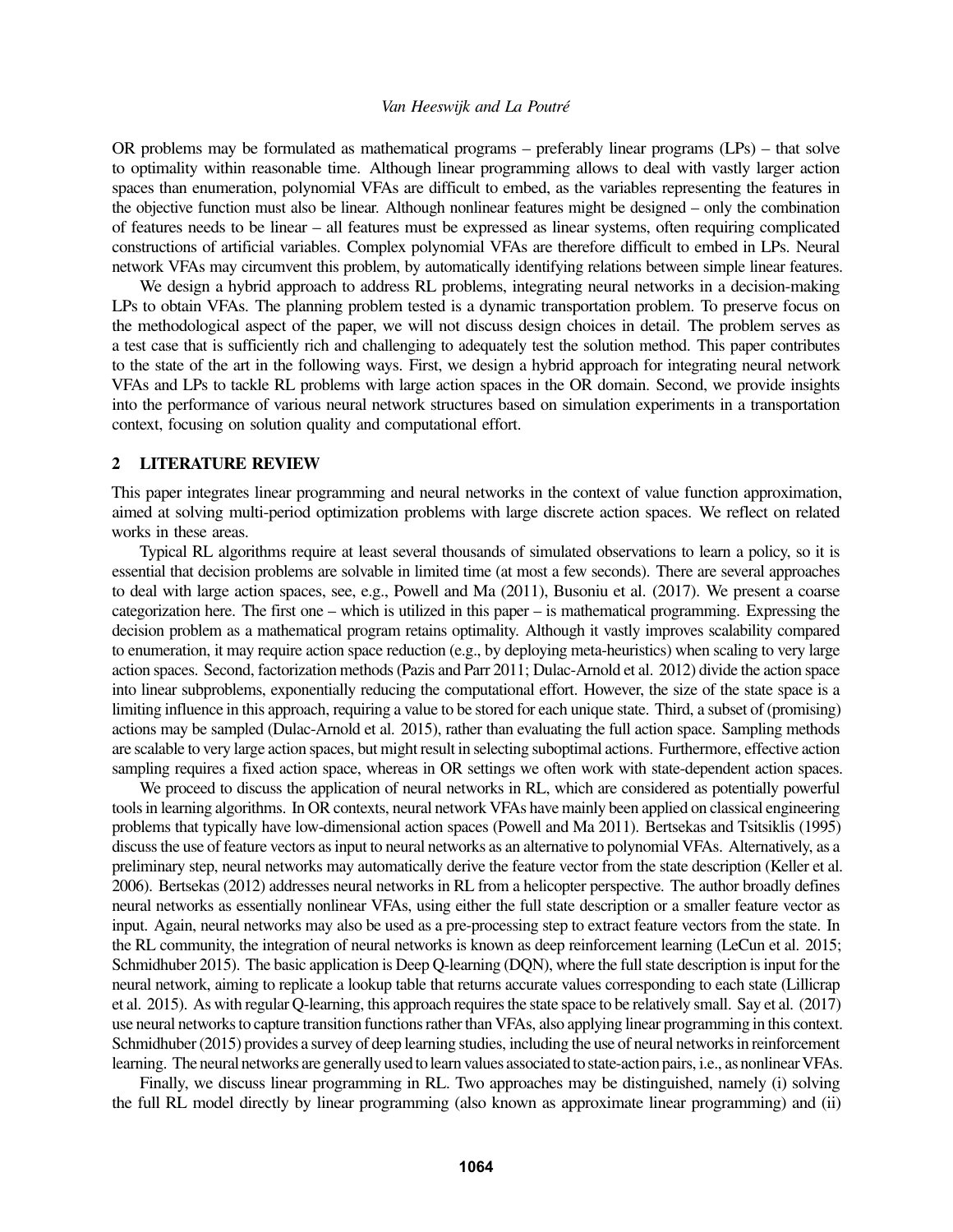using linear programming to formulate and solve the decision problem encountered in value iteration (the use in this paper). The latter implies solving a linear program for each state that is encountered. [De Farias and Van Roy](#page-10-4) [\(2003\)](#page-10-4) study the approximate linear programming approach for RL. They use linearly defined VFAs to deal with large state spaces and constraint sampling to deal with large action spaces action. [Powell \(2016\)](#page-11-8) discusses the use of linear programming in the context of value iteration, solving a linear program at each decision epoch. Decision problems with tens of thousands dimensions can generally be handled with modern commercial solvers. However, when instances become too vast, also linear programming will result in unsatisfactory computational times, requiring to reduce the action space. For very large or complicated combinatorial problems we often resort to meta-heuristics [\(Powell 2009\)](#page-11-9), which typically embed forms of mathematical programming as well.

# 3 SOLUTION METHOD

We briefly introduce the notation for Markov decision problems (MDPs) as used in this paper. MDP models are useful to mathematically model decision problems with stochastic and dynamic properties. In OR, many decision problems are combinatorial optimization problems. An MDP is a stochastic control process for which the objective is to maximize rewards (or minimize costs) over a discrete time horizon  $\mathcal{T}$ , with decision epochs  $t \in \mathcal{T}$  separated by equidistant time intervals. A discounted MDP can be described by the tuple  $(\mathscr{S}, \mathscr{X}(S), \mathbb{P}(S' | S, x), R(S, x), \rho)$ , with  $\mathscr S$  being the set of problem states,  $\mathscr X(S)$  being the set of feasible actions when in state  $S \in \mathscr S$ ,  $\mathbb P(S' | S, x)$ being the transition probability of moving from state *S* to  $S' \in \mathcal{S}' \subseteq \mathcal{S}$  after taking action  $x \in \mathcal{X}(S)$ ,  $R(S,x)$ being the direct reward when taking action *x* in state *S*, and  $\rho \in [0,1)$  being the discount rate applied to future rewards. The Bellman equation [\(Bellman 1952\)](#page-10-5) yields the maximum value corresponding to each state:

$$
V(S) = \max_{x \in \mathcal{X}(S)} \left( R(S,x) + \rho \sum_{S' \in \mathcal{S}'} \mathbb{P}(S' | S,x) V(S') \right) .
$$

Solving the Bellman equation for all states yields the optimal policy, yet for many realistic problems exact solutions are computationally intractable. The next section addresses this issue.

## 3.1 Reinforcement Learning

Reinforcement learning (RL) is an area of machine learning that aims to learn policies for MDPs that are too large to solve exactly within reasonable time. This section provides a short and high-level overview. We refer to [Powell and Ma \(2011\)](#page-11-0) for an extensive discussion on the topic. At its core, RL uses Monte Carlo simulation to sample rewards and estimate the downstream values of state-action pairs, enabling to learn good policies without exhaustively exploring the MDP. From a computational perspective, problems may arise in three areas of MDPs, namely the sizes of the state space (number of states), action space (number of actions per state) and outcome space (number of possible outcomes per action). Multiple solution approaches exist for each of these areas; we restrict ourselves to the ones related to the VFA method used in this paper.

We start with the outcome space  $\mathcal{S}' \subseteq \mathcal{S}$ . To identify the best action in any state, the Bellman equation requires computing  $V(S')$  for each  $S' \in \mathcal{S}'$ , where  $\mathcal{S}'$  might be unique for each state-action pair. RL circumvents this task by instead attaching a single value to a state-action pair, replacing the stochastic expression  $\sum_{n=0}^{\infty} [S' | S,x] V(S')$ S'∈P'

with a deterministic value function  $V(S,x)$ . For each state-action pair, we now only evaluate one downstream value rather than  $|\mathcal{S}'|$  outcomes. This downstream value is estimated by repeated Monte Carlo sampling, randomly drawing outcome states  $S'$  and observing their corresponding values.

Next, we discuss the state space  $\mathscr{S}$ . In many optimization problems the state is a high-dimensional vector with numerous possible realizations. Computing the value for each individual state may therefore be intractable. Therefore, we replace the true value function with a value function approximation (VFA)  $\bar{V}(S,x)$ . The VFA is a function that returns an expected value given a set of features (explanatory variables) that capture the essential information in state-action pairs needed to estimate their downstream value. The VFA design step is further discussed in Section [3.2.](#page-3-0)

Finally, we address the action space  $\mathscr{X}$ . In combinatorial problems, this space quickly grows beyond the limits of enumeration. As we need thousands of observations to learn a good policy, each decision problem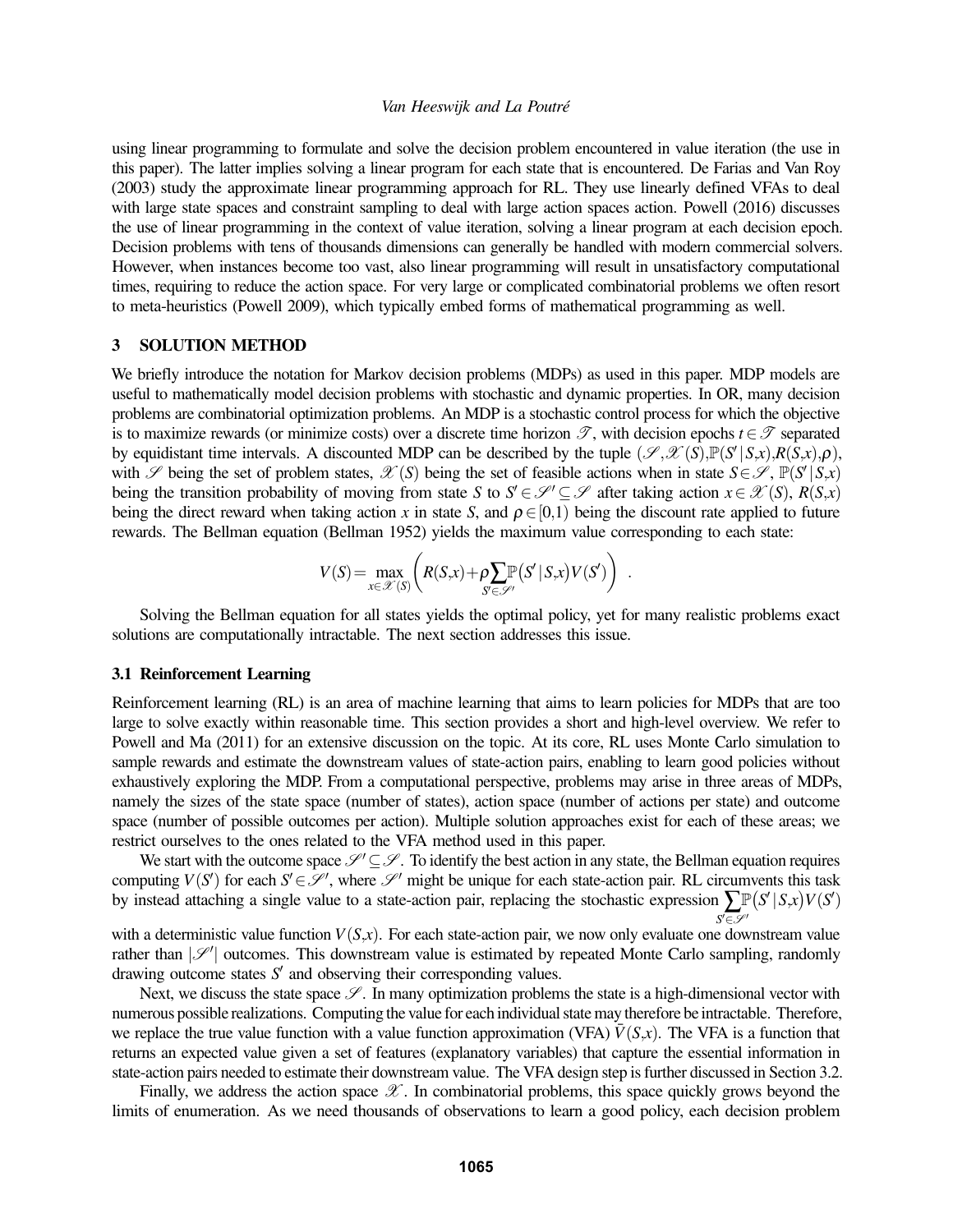should typically be solvable within a few seconds. To avoid enumerating the full action space, the decision problem may be expressed as a mathematical program. In particular LPs are well-studied; modern solvers often handle such problems highly efficiently. Mathematical programs can be solved to optimality, while significantly upscaling the action space sizes that can be handled.

We now present the outline of the RL algorithm, based on [Powell \(2016\).](#page-11-8) We perform *N* iterations to learn the VFA; each iteration represents a discrete time step. At every iteration *n*, the action maximizes expected value given the prevailing VFA  $\bar{V}_{n-1}(\cdot)$ , resulting in the following observed value (obtained by solving the LP):

$$
\hat{\nu}_n = \max_{x_n \in \mathcal{X}(S_n)} \bigg( R(S_n, x_n) + \rho \bar{V}_{n-1}(S_n, x_n) \bigg) \quad .
$$

The difference between expected value for the preceding state-action pair at  $n-1$ , described by  $\bar{V}_{n-1}(S_{n-1}, x_{n-1})$ , and the observation at *n* (i.e.,  $\hat{v}^n$ ) is utilized to update the VFA, using an updating function  $\bar{V}_n(\cdot) \leftarrow$ <br> $U(\bar{V}_n(\cdot) S_{n+1}, \hat{v}_n)$  Algorithm 1 shows the outline of the RI algorithm to learn the VFA  $U(\bar{V}_{n-1}(\cdot),S_{n-1},x_{n-1},\hat{v}_n)$ . Algorithm 1 shows the outline of the RL algorithm to learn the VFA. Algorithm 1 Basic RL simulation algorithm to learn the VFA.

1: **initialize**  $\bar{V}_0(\cdot)$ 2:  $n \leftarrow 1$ <br>3:  $S_1 \xleftarrow{\mathbb{P}}$ 3:  $S_1 \stackrel{p}{\leftarrow}$   $\mathcal{S}$ <br>4: while *n* 4: while *n*≤*N* do 5:  $x_n \leftarrow \operatorname*{argmax}_{x_n \in \mathcal{X}(S_n)}$  $\left(R(S_n,x_n)+\rho \bar{V}_{n-1}(S_n,x_n)\right)$ 6:  $\hat{v}_n \leftarrow \left(R(S_n, x_n) + \rho \bar{V}_{n-1}(S_n, x_n)\right)$ 7:  $\bar{V}_n(\cdot) \leftarrow U(\bar{V}_{n-1}(\cdot), S_{n-1}, x_{n-1}, \hat{v}_n)$  $\overline{V}_n(\cdot) \leftarrow U(\overline{V}_{n-1}(\cdot), S_{n-1}, x_{n-1}, \hat{v}_n)$ 

- 8:  $\mathscr{S}' \leftarrow (S_n, x_n)$ 9:  $S_{n+1} \stackrel{\mathbb{P}}{\leftarrow} \mathscr{S}'$ <br>10:  $S_{n+1} \stackrel{\mathbb{P}}{\leftarrow} S$
- 10:  $n \leftarrow n+1$ <br>11: **end while**
- end while 12: **return**  $\bar{V}_N(\cdot)$

# <span id="page-3-0"></span>3.2 Polynomial VFA (PL-VFA)

This section addresses the VFA in more detail. As mentioned earlier, the algorithm operates on features that are extracted from state-action pairs. Let  $\mathcal F$  be the set of indicators describing the features, with each indicator *f* ∈  $\mathcal F$  referring to some representative feature of a state-action pair. We define a mapping  $\phi$  that extracts features for any given state-action pair, i.e.,  $\phi$ : $(S,x) \mapsto \mathbb{R}^{|\mathscr{F}|}$ , the corresponding vector of features is  $[\phi_f]_{\forall f \in \mathscr{F}}$ . Formally, the VFA is described by  $(\bar{V} \circ \phi): \mathscr{S} \times \mathscr{X} \mapsto \mathbb{R}$ ; we may compute a value for each state-action pair.

VFAs are commonly arranged in polynomial form (PL-VFA), also known as linear function approximation. Let  $w_f \in \mathbb{R}$  be a weight associated to feature  $\phi_f \in \mathbb{R}$ . Then, the polynomial VFA may be described by  $\bar{V}(S,x) = \sum_{f \in \mathcal{F}} w_f \phi_f(S,x)$ . PL-VFAs are popular for several reasons. Polynomials are able to approximate most functions, an appropriate polynomial in theory may approach the true value function arbitrarily close. Furthermore, although the features might be nonlinear, the expression itself is linear. It can therefore be incorporated into linear programming formulations. Techniques such as temporal-difference learning are applicable to update the feature weights [\(Sutton and Barto 2018\)](#page-11-10).

Although polynomials might theoretically approximate the true value function, randomly defining a polynomial will likely not lead to good performance [\(Powell 2016\)](#page-11-8). A properly designed PL-VFA is aligned with the structure of the value function. This manual design of VFAs is a key challenge for successful implementations, requiring careful modeling and testing of individual value functions. This is where the linear formulation becomes restrictive, as features representing higher-order effects must be explicitly modeled. Additional problems arise when we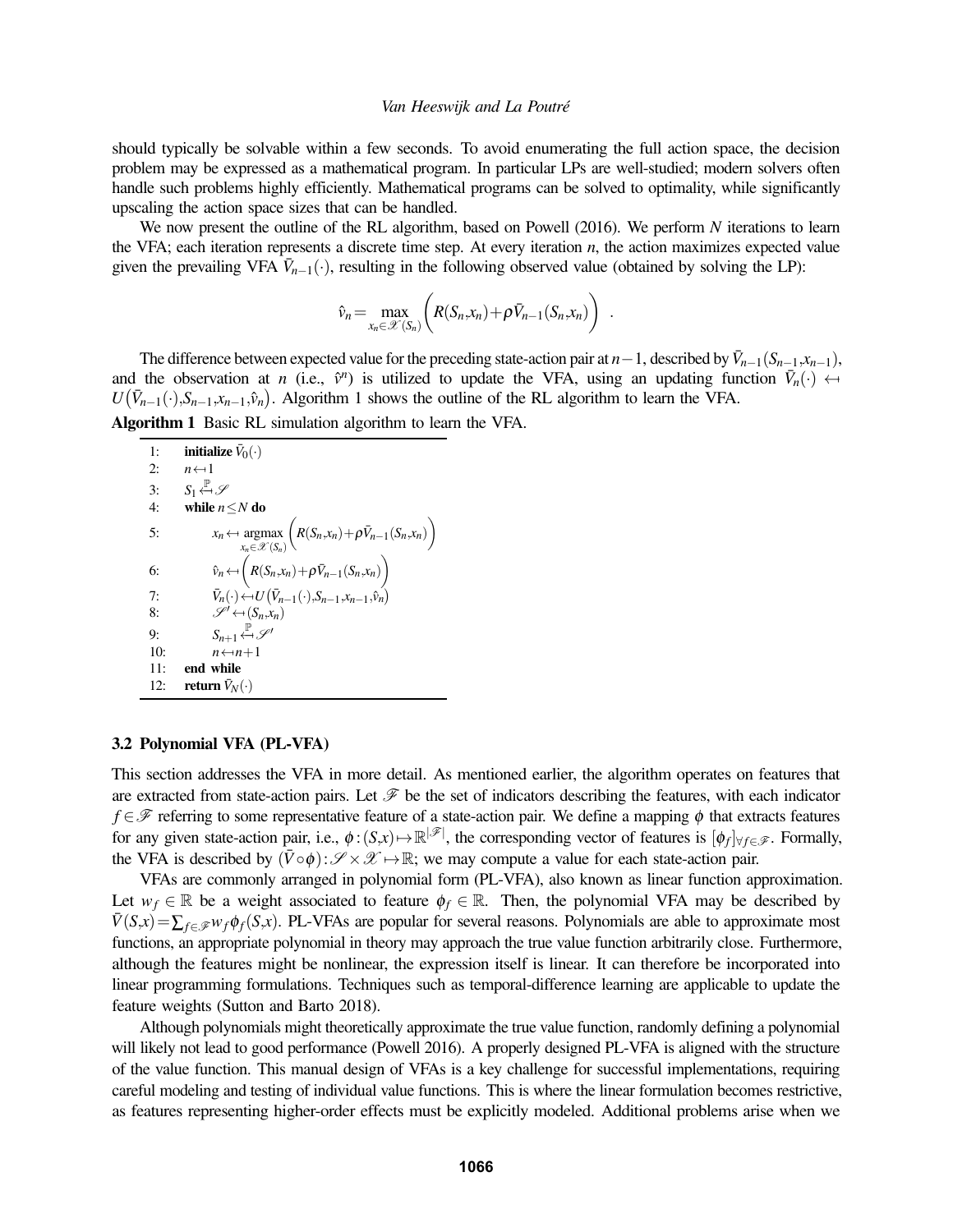resort to linear programming to handle large action spaces. It then becomes challenging to express non-linear features in linear form. Such conversions often require complicated structures involving many artificial variables.

To overcome the limitations of polynomial VFAs, the VFA may be expressed by neural networks. The nonlinear architecture of such networks allows to unravel complex structures, even when inputs are linear operands of state-action pairs. We further discuss neural network VFAs in the next section.

## 3.3 Neural Network VFA (NN-VFA)

This section addresses VFA design using neural networks; for a general introduction to neural networks we refer to [Gurney \(2018\).](#page-11-11) In neural network VFAs (NN-VFAs), the feature vector  $[\phi_f]_{\forall f \in \mathscr{F}}$  is transformed by a weighted set of nonlinear activation functions (neurons), resulting into a single output value  $\bar{V}(S,x)$ . Compared to the PL-VFA, the main advantage is that the NN-VFA may learn higher-order effects that are not explicitly defined in the feature vector. We emphasize that the input quality remains crucial for the NN-VFA performance, yet feature design is comparatively easier than for PL-VFAs.

The NN-VFA is composed of an input layer (the feature vector), at least one hidden layer containing neurons (having multiple hidden layers constitutes a 'deep' neural network), and an output layer with a single node that returns the expected value for the given state-action pair [\(Van Heeswijk and La Poutré 2018\)](#page-11-12). In a fully connected network, every neuron in the network connects to all neurons in the preceding layer. Each neuron receives the inner product of all neurons in the preceding layer and their corresponding output weights as input and transforms it into a single neuron value.

The NN-VFA contains  $K \ge 1$  hidden layers; we use  $\mathcal{K} \triangleq \{1,...,K\}$  to denote the set of hidden layers. The indicator  $k=0$  refers to the input layer that contains the features; layer  $K+1$  is the output layer. Furthermore, the index  $d_k \in \mathbb{N}$  refers to a specific neuron in layer  $k \in \mathcal{K}$ , with  $\mathcal{D}_k$  denoting the set of neurons in layer k. Each neuron represents a nonlinear activation function  $\sigma_{d_k}$ , corresponding to neuron *d* in layer *k*. For layers  $k > 0$ , an input weight  $w_{d_k,d_{k-1}} \in \mathbb{R}$  describes the weight of a neuron as input for  $d_k$ ; the vector  $\vec{w}_{d_k} = [w_{d_k,d_{k-1}}] \forall d_{k-1} \in \mathbb{R}$ denotes all inbound weights for neuron *dk*.

Neuron values are denoted as follows. The value of neuron *d* in layer *k* is described by  $y_{d_k}$ ; the value vector for layer k is given by  $\vec{y}_k = [y_{d_k}]_{\forall d_k \in \mathcal{D}_k}$ . The input layer equals the features, i.e.,  $\vec{y}_0 = [y_{d_0}]_{\forall d_0 \in \mathcal{D}_0} \triangleq [\phi_f]_{\forall f \in \mathcal{F}}$ , with  $|\mathscr{D}_0| = |\mathscr{F}|$ . The values of the neurons are expressed by  $y_{d_k} \triangleq \sigma_{d_k}(\langle \vec{y}_{k-1}, \vec{w}_{d_k} \rangle)$ . Finally, the output value of the network is given by  $\bar{V}(S_{n-1}, x_{n-1}) \triangleq y_{d_{K+1}} = \langle \vec{y}_K, \vec{w}_{d_{K+1}} \rangle$ .

Activation functions in neural networks are by definition nonlinear. Therefore, they cannot be directly computed when embedded in linear programs. However, most common activation functions in contemporary neural networks can be modeled by simple piecewise linear functions. Integration of the NN-VFA in linear programs for decision-making is discussed in the next section.

#### 3.4 Integrating the NN-VFA in LPs

Nowadays, many neural networks use (variants of) rectified linear units (ReLUs) as activation functions [\(Wilmanski](#page-11-13) [et al. 2016\)](#page-11-13). A ReLU returns either 0 or its input value, whichever is larger. They can be represented by a piecewise linear function with two components, allowing to incorporate them in the LP designed to solve the decision problem. Each state-action pair has a unique expected downstream value. To evaluate actions, the neural network must therefore be expressed as a set of linear equations. We follow an implementation comparable to that of [Bunel et al. \(2018\),](#page-10-6) using binary variables and big M constraints to correctly compute the ReLU values. Additional artificial variables are required to compute the basis functions corresponding to actions. To preserve linearity of the action problem, the features should be linear expressions that can be derived from [*S*,*x*].

The updating function  $U(\cdot)$  is represented by a stochastic gradient descent (SGD) algorithm to update the weights, meaning that the network weights are adjusted after each iteration and corresponding observation  $\hat{v}_n$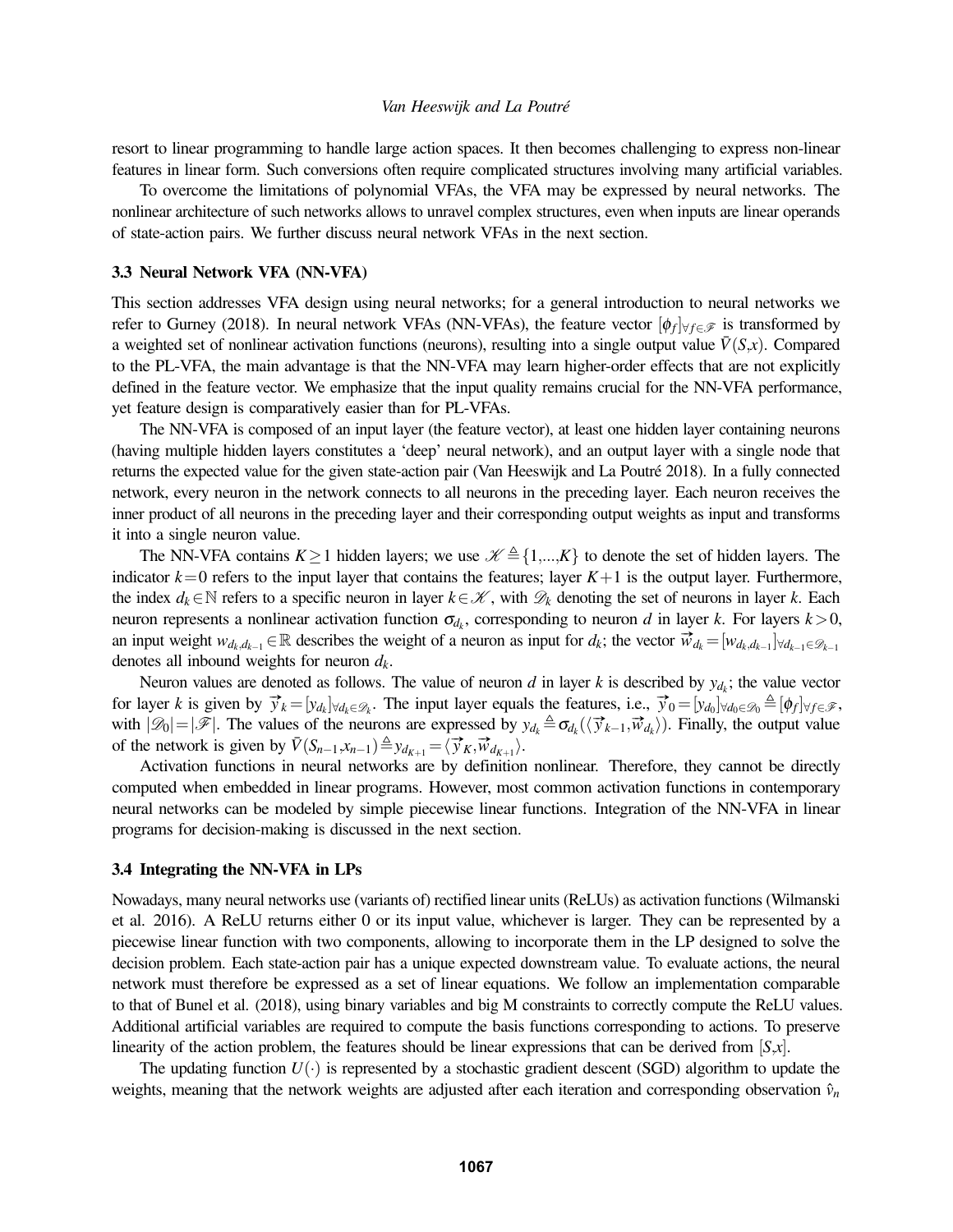[\(Haykin 2009\)](#page-11-14). At  $n=0$ , we use He initialization to generate starting values for the weights [\(He et al. 2015\)](#page-11-15). The learning rate  $\eta \in (0,1]$  determines how responsive the weights are to observations deviating from the estimate.

The following constraints (valid  $\forall [k,d_k] \in \mathcal{K} \times \mathcal{D}_k$  and  $M^+$  being a sufficiently large number) describe the ReLU values within the decision-making LP:

$$
y_{d_k} \geq \sum_{d_{k-1} \in \mathcal{D}_{k-1}} w_{d_{k-1}, d_k} \cdot y_{d_{k-1}} ,
$$
  
\n
$$
y_{d_k} \leq (1 - z_{d_k}) \cdot M^+ + \sum_{d_{k-1} \in \mathcal{D}_{k-1}} w_{d_{k-1}, d_k} \cdot y_{d_{k-1}} ,
$$
  
\n
$$
z_{d_k} \geq \frac{\sum_{d_{k-1} \in \mathcal{D}_{k-1}} w_{d_{k-1}, d_k} \cdot y_{d_{k-1}}}{M^+} ,
$$
  
\n
$$
z_{d_k} \leq 1 + \frac{\sum_{d_{k-1} \in \mathcal{D}_{k-1}} w_{d_{k-1}, d_k} \cdot y_{d_{k-1}}}{M^+} ,
$$
  
\n
$$
y_{d_k} \in \mathbb{R}, z_{d_k} \in \{0, 1\} .
$$

To summarize: in order to embed the NN-VFA into the problem-specific LP, we (i) add linear expressions that compute features based on the state-action pair, (ii) express the ReLU values for all hidden nodes, and (iii) compute  $\bar{V}(S_{n-1},x_{n-1})$  as output of the neural network.

## 4 EXPERIMENTAL DESIGN

To validate the behavior and performance of the NN-VFA, we run a number of simulation experiments that compare it to various benchmarks. We evaluate both the behavior of the VFAs  $\bar{V}_N(\cdot)$  under varying circumstances and the performance  $R(\cdot)$  of the resulting policies.

The first benchmark is linear programming (LP) without lookahead, i.e., only maximizing the current reward. This may be viewed as the classical deterministic OR approach, in which probabilistic future information is ignored. For the second benchmark, we perform deep reinforcement learning (DQN), using the full state description as input layer for the network (rather than manually defined features). The third benchmark is the PL-VFA, using the same features as the NN-VFAs, but organized in a linear fashion.

For a clear comparison that distills the essential insights, we keep the applications basic. For the weight updating function  $U(\cdot)$ , we use TD(0) for the PL-VFA and SGD for DQN and the NN-VFAs. To allow for a fair comparison between methods, we utilize the same learning rate  $\eta$ ; however, various learning rates are tested for the initial calibration. In all cases, we use He initialization to set the weights at  $n=0$ . We use pure exploration to acquire value observations, i.e., each decision maximizes the expected value given the prevailing policy. Furthermore, we deliberately do not put excessive effort into designing and fine-tuning features; after all, the main goal of the NN-VFA is to reduce the manual design effort compared to the PL-VFA.

The experiments compare two neural network VFAs: the NN(1,20)-VFA (1 layer, 20 neurons) and the NN(3,20)-VFA (3 layers, 20 neurons per layer) to the single-period LP (no lookahead), two DQNs (DQN(1,20) and DQN(3,20), note the first is technically not 'deep'), and a PL-VFA. Although a single-layer network theoretically suffices to learn a function, deep neural networks may model the same function with significantly fewer neurons [\(Delalleau and Bengio 2011\)](#page-10-7). In fact, for many common functions, the required number of neurons decreases exponentially with the number of layers [\(Lin et al. 2017\)](#page-11-16). [Rolnick and Tegmark \(2018\)](#page-11-17) suggest that, for many functions encountered in practical settings, relatively small networks suffice to accurately describe functions. Downsides of deeper networks are the longer training time and potential loss of information [\(Huang et al. 2016\)](#page-11-18).

The experimental design is as follows. First, we compare convergence properties of the algorithms, i.e., the number of iterations required for convergence to a stable policy. Second, we perform experiments on neural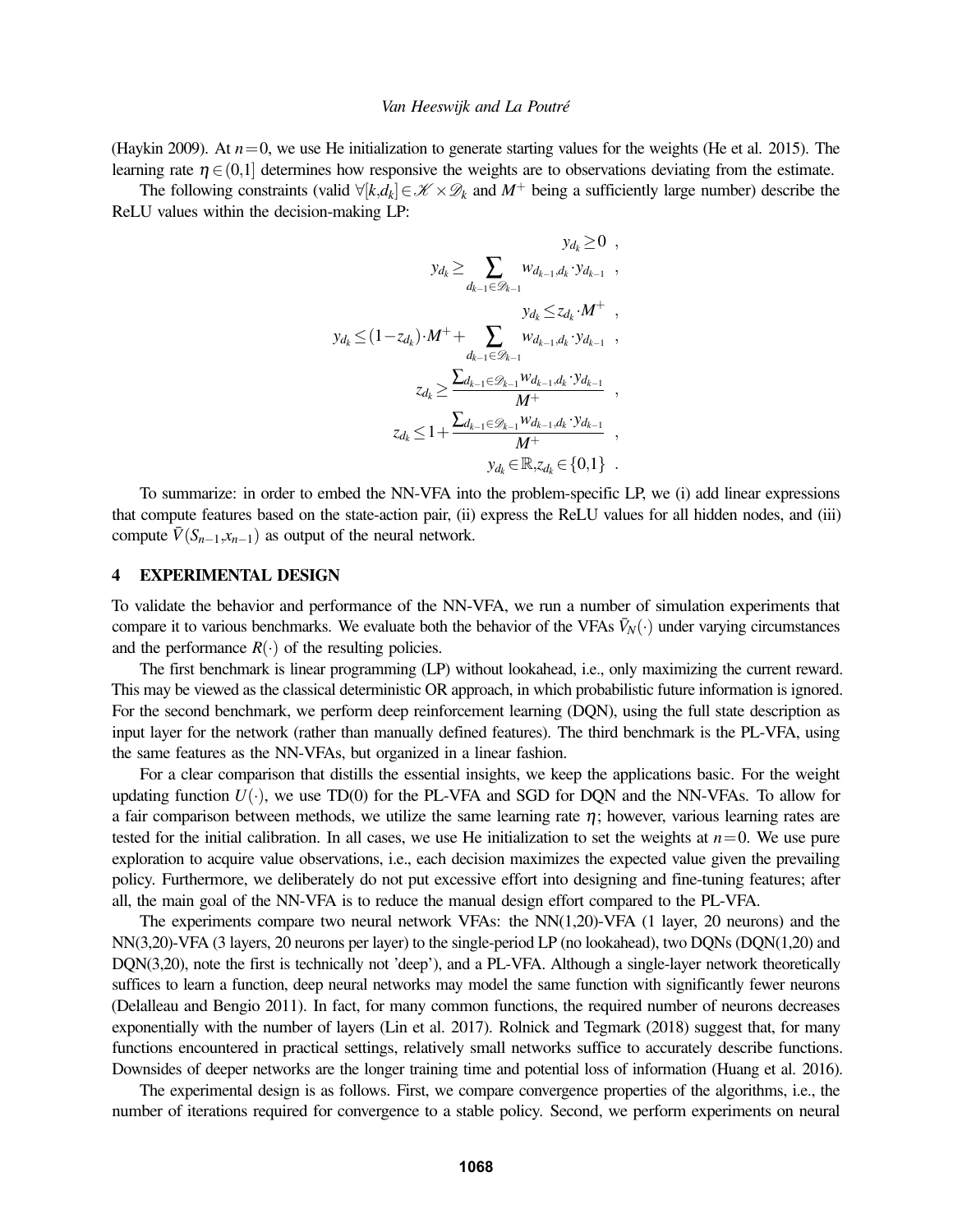network configurations. We test various numbers of hidden layers and hidden nodes, as well as several learning rates. These experiments provide insight into the behavior and robustness of the NN-VFA under varying conditions. Third, we report the computational times corresponding to multiple NN-VFAs and benchmarks policies, providing insights into the impact of adding nodes and layers. Fourth, we evaluate the performance (i.e., by measuring the direct rewards) of the tested solution methods. We measure offline performances by fixing the policy after every 10,000 training iterations and subsequently perform 10,000 performance iterations. These experiments show how policy quality changes when performing additional training iterations, which is valuable when computational budgets are limited. In total we perform  $N = 100,000$  training iterations, resulting in 10 offline policies per solution method. All procedures are coded in C++ and CPLEX 12.8 is used to solve the linear decision problems. The experiments run on a 64-bit Linux machine with a 4x1.60GHz CPU and 8GB RAM.

## 4.1 Problem Definition

This section outlines the transportation problem inspired by the nomadic trucker problem [\(Powell et al. 2007\)](#page-11-19). Our main deviation is that the trucker may load and unload jobs at any location, being rewarded also when bringing a job closer to its destination. At every vertex, the truck decides which adjacent vertex to visit (or stay). Both deterministically known jobs and probabilistic arrivals influence this decision. A simplified representation of the problem is sketched in Figure [1.](#page-6-0) The problem is characterized by a large discrete action space and a complex optimal policy. Let a strongly connected graph  $\{\mathcal{V}, \mathcal{E}\}$  represent a transport network. Vertex set  $\mathcal{V}$ represents the potential origins and destinations of transport jobs. Edge set  $\mathscr E$  specifies the undirected connections between vertices; each edge has travel time 1. Edge lengths are *L* <sup>2</sup> distances between vertex pairs and are used to compute travel costs. A capacitated agent roams the graph, traveling between directly connected vertices. At each decision epoch  $t \in \mathcal{T}$ , the agent decides (i) which jobs to load, (ii) which jobs to unload, (iii) which vertex to visit next (including the option to remain at the current vertex).

<span id="page-6-0"></span>

Figure 1: Simplified problem representation.

We sketch the corresponding MDP. The problem state *S* contains the information necessary for decision-making, including the relevant properties of all transport jobs in the graph and the current location of the agent  $v^{loc} \in \mathcal{V}$ . Each job is defined by four properties, namely (i) the vertex  $v \in V$  at which the job is currently located, (ii) the destination vertex  $v^+ \in \mathcal{V}$ , (iii) the time remaining until the due date  $t^+ \in \mathcal{F}^+$ , and (iv) the assignment status *a*∈{0,1} (*a*=1 means the job is currently carried by the agent). Each unique combination of properties constitutes a job type  $j \triangleq [v, v^+, t^+, a]$ ; the number of jobs per type is denoted by  $I_j$ . For the full system we define the vector  $I=[I_j]_{\forall j}$ . The problem state is given by  $S \triangleq [I, v^{loc}]$ ; the set containing all possible states is denoted by  $\mathscr{S}$ .

We proceed to describe the action *x*, which is a vector describing the number of each job type (un)loaded and the next vertex to visit. Let  $\mathcal{V}_{\mathit{yloc}}^{adj}$  $\chi^{adj}_{\nu^{loc}}$  ⊆  $\mathcal V$  be the set containing both  $\nu^{loc}$  and the vertices adjacent to it. The variable  $v^{nxt} \in \mathcal{V}_{\nu}^{adj}$  $\gamma_{\text{ploc}}^{adj}$  describes the next destination of the agent. Furthermore,  $\gamma=0$  indicates that a job is unloaded and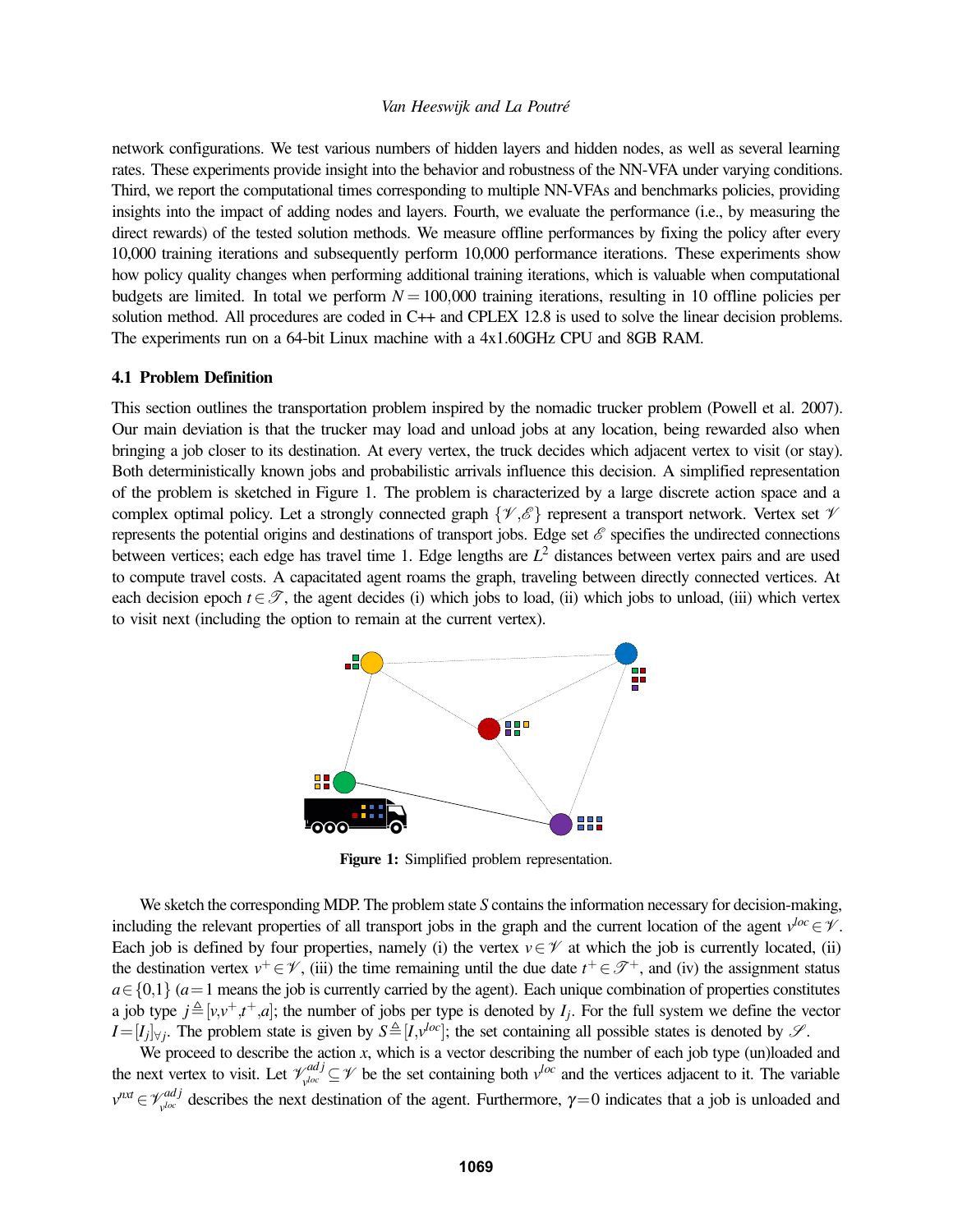$\gamma=1$  that it is loaded. The action is defined by  $x(S)=[x_{j,y}^{max}]_{\forall [j,y^{max}]}$ . The action space  $\mathscr{X}(S)$  is bound to various constraints; due to space limitations the full LP model for decision-making is omitted. The key constraints are straightforward though: (i) the agent may only (un)load at its current location, (ii) jobs are always unloaded when at their destination vertex, and (iii) the agent's transport capacity may not be exceeded.

Next, we describe the reward function  $R(S,x)$ . The rewards consist of: (i) a fixed reward for each successful delivery and (ii) a reward for bringing a job closer to its destination, proportional to the reduction in shortest path distance (an increase in distance yields a negative 'reward'). We proceed to discuss the costs: (i) a fixed cost per distance unit covered (i.e., a cost associated with each edge), independent of the number of jobs carried, (ii) a fixed cost associated with each job that is (un)loaded, and (iii) a penalty for violating due dates. Jobs may be voluntarily unloaded by the agent or forced to be unloaded when  $t^+=0$ , i.e., when the due date has been reached. The reward components are linear with respect to jobs and distances, as to not give NN-VFAs an unfair advantage by introducing obvious nonlinearities.

Feature design reflects the components of the reward function. The features are low-level and expressed by linear equations based on  $[S,x]$ . We define the following features: a bias scalar, the number of jobs carried by the agent, the location of the agent, the number of jobs per vertex in  $\mathcal{V}^{adj}$ , the total time slack per neighboring vertex, and the most likely vertex to visit after visiting the neighboring vertex (given the weighted shortest path of each job). The total number of features is  $2+3\cdot|\mathcal{V}|$ .

For the experiments, we design an instance with  $|\mathcal{V}| = 5$ , a maximum degree of 3, and up to 5 new jobs generated per vertex at each epoch, with accumulation possible up to 45 jobs. The agent may carry up to 20 jobs. The action space grows exponentially with the number of jobs, rendering enumeration infeasible even for this modestly-sized instance: an indicative upper bound for the size of  $|\mathscr{X}|$  is given by  $2^{20} \cdot 2^{45} \cdot (3+1)$ , representing the maximum number of combinations of drop-offs, pick-ups and destinations that may be conceived.

#### 5 NUMERICAL RESULTS

This section discusses the experimental results. We start with the convergence results. Preliminary experiments on simplified problem settings with trivial policies indicate that all VFAs work correctly, converging to the true optimal value function, i.e.,  $\bar{V}_N(\cdot) \approx V(\cdot)$ . Figure [2](#page-8-0) shows a convergence example for the real problem instance. The PL-VFA converges fastest, but to considerably lower values than the NN-VFAs. Similarly, the NN(1,20)-VFA converges faster than the NN(3,20)-VFA, but to somewhat lower values. The DQNs converge to the same value as the LP with lookahead (to aid the representation, only DQN(3,20) is shown in Figure [2\)](#page-8-0), implying that they are not suitable to learn future values. Most likely, this is due to the high dimension of the problem state.

We proceed to address learning rates, testing for  $\eta = \{0.001, 0.01, 0.1\}$ . Figure [3](#page-8-1) illustrates the convergence speeds per learning rate for the NN(1,20)-VFA; to aid the visual representation, we omit the other VFAs (which display comparable behavior). For completeness, we mention that the NN(3,20)-VFA with  $\eta = 0.1$  does not converge to a stable policy. In general, we find that deeper neural networks are less robust with respect to larger learning rates. Errors may be magnified when passing through multiple layers, returning extreme values. Furthermore, NN-VFAs with  $\eta = 0.001$  do not converge within 100,000 iterations. We therefore use  $\eta = 0.01$  onwards.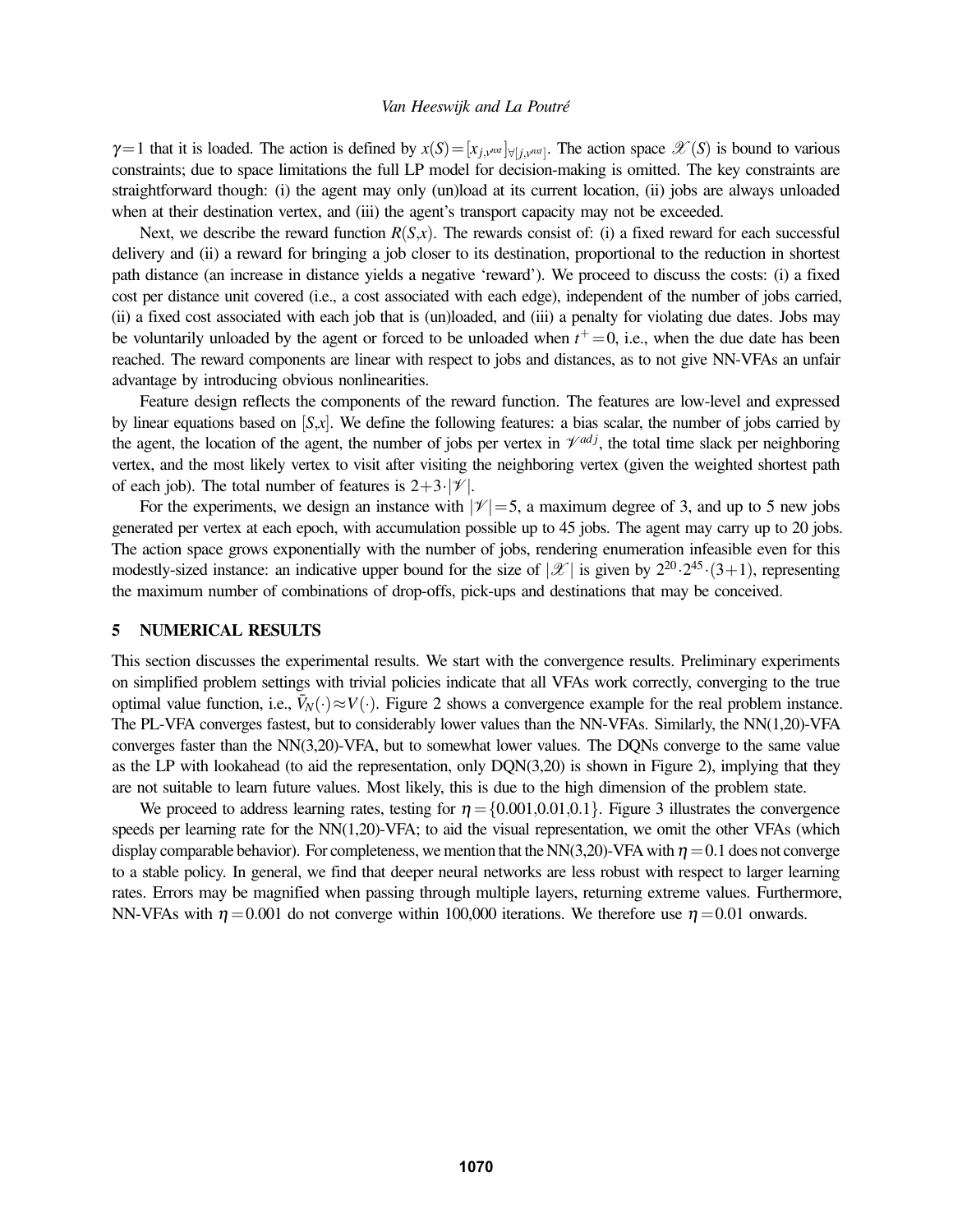

<span id="page-8-0"></span>Figure 2: Example of  $\bar{V}_n(\cdot)$  convergence for various VFAs. Figure 3:  $\bar{V}_n(\cdot)$  for NN(1,20), using various learning rates  $\eta$ .

Next, we look at the effects of altering neural network configurations, varying the number of neurons per layer. The results are shown in Table [1.](#page-8-2) The performance differences between the configurations are relatively small, with the exception of the  $NN(1,10)$ -VFA, which performs notably worse than other configurations. Balancing performance and speed, we use 20 neurons per layer for the remainder of the experiments.

<span id="page-8-2"></span>**Table 1:** Policy performance  $R(\cdot)$  for the NN(1,·)-VFA and NN(3,·)-VFAs, normalized w.r.t. best VFAs.

<span id="page-8-1"></span>

|                     | # neurons per layer |      |                          |    |      |
|---------------------|---------------------|------|--------------------------|----|------|
| Solution method     | 10                  | 15   | 20                       | 25 | 30   |
| $NN(1, \cdot)$ -VFA |                     |      | 0.66 0.91 1.00 0.92 0.98 |    |      |
| $NN(3, \cdot)$ -VFA | 0.92                | O 99 | 0.99 0.98                |    | 1.00 |

<span id="page-8-3"></span>We assess the computational time per iteration; roughly 99% of the computational budget is allocated to solving the LPs. On average, the polynomial VFA is solved in 0.02*s* per iteration, the NN(1,20)-VFA takes 0.16*s*, and the NN(3,20)-VFA takes 0.39*s*. Due to the additional sets of variables and constraints, NN-VFAs are inherently slower to compute than the PL-VFA. Table [2](#page-8-3) shows the times for other network configurations also; both adding layers and neurons considerably increases the computational effort. It is important to note that – although we can perform many more iterations for a PL-VFA than for an NN-VFA with the same computational budget – the VFAs converge to stable policies; even increasing the number of iterations considerably beyond 100,000 will not improve performance.

| <b>Solution</b>     |                          | # neurons per layer |      |      |      |      |
|---------------------|--------------------------|---------------------|------|------|------|------|
| method              |                          | 10                  | 15   | 20   | 25   | 30   |
| LP                  | 0.02                     |                     |      |      |      |      |
| $DQN(1,\cdot)$      |                          |                     |      | 0.18 |      |      |
| DQN(3,·)            |                          |                     |      | 0.41 |      |      |
| PL-VFA              | 0.02                     |                     |      |      |      |      |
| $NN(1, \cdot)$ -VFA | $\overline{\phantom{0}}$ | 0.07                | 0.15 | 0.16 | 0.17 | 0.19 |
| $NN(3, \cdot)$ -VFA |                          | 0.15                | 0.33 | 0.39 | 0.66 | 0.71 |

Table 2: Computational time (in *s*) per iteration for various VFAs.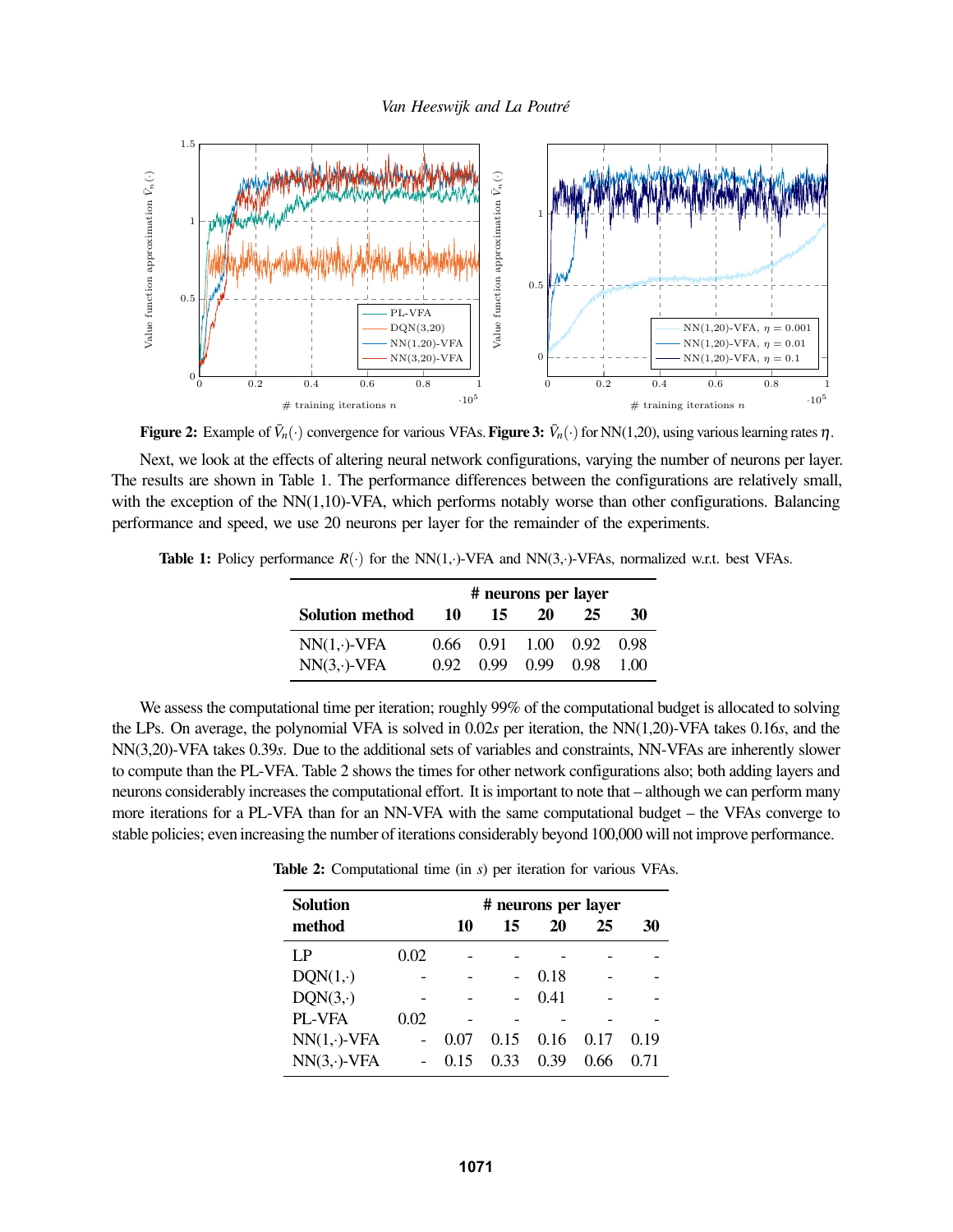<span id="page-9-0"></span>To conclude the experiments, we reflect on the qualities of NN-VFA policies. An example of offline performances – measured by testing the policies learned after each 10,000 training iterations – is shown in Figure [4.](#page-9-0) Both LP without lookahead and DQN (equivalent in terms of performance) are ineffective in this problem setting, decidedly being outperformed by the VFA methods. From 20,000 iterations onwards, the PL-VFA is considerably outperformed. In general, we note that the PL-VFA needs relatively few iterations to converge to a stable – but often clearly suboptimal – policy. Furthermore, the NN(3,20)-VFA performs better than the NN(1,20)-VFA and is slightly more stable over time.



**Figure 4:** Example of offline policy performance  $R(\cdot)$  for various  $\bar{V}_n, n \in \{0, N\}$ 

<span id="page-9-1"></span>Table [3](#page-9-1) shows the average policy performance of repeated replications, measured after completing  $N=100,000$ training iterations. The NN(1,20)-VFA outperforms the PL-VFA by  $10.1\%$  and the NN(3,20)-VFA does so by 19.6%. Although both NN-VFAs achieve comparable policy performance at times, the NN(1,20)-VFA is more prone to fluctuating performances, which is also indicated by its higher standard deviation. Furthermore, the NN(3,20)-VFA has more expressive power, enabling more accurate approximations. The results demonstrate that – given sufficient training iterations – NN-VFAs significantly outperform the PL-VFA for our transportation problem. The DQN networks and the LP approach have equal performance; they do not anticipate downstream costs and therefore have no standard deviation.

**Table 3:** Average policy performance  $R(\cdot)$ after *N* iterations, normalized w.r.t. PL-VFA.

| <b>Solution method</b> | <b>Mean</b> | St. dev. |
|------------------------|-------------|----------|
| LP.                    | 0.798       | 0.00%    |
| DON(1,20)              | 0.798       | 0.00%    |
| DON(3,20)              | 0.798       | 0.00%    |
| PL-VFA                 | 1.000       | 1.25%    |
| $NN(1,20)$ -VFA        | 1.101       | 1.65%    |
| $NN(3,20)$ -VFA        | 1.196       | 0.72%    |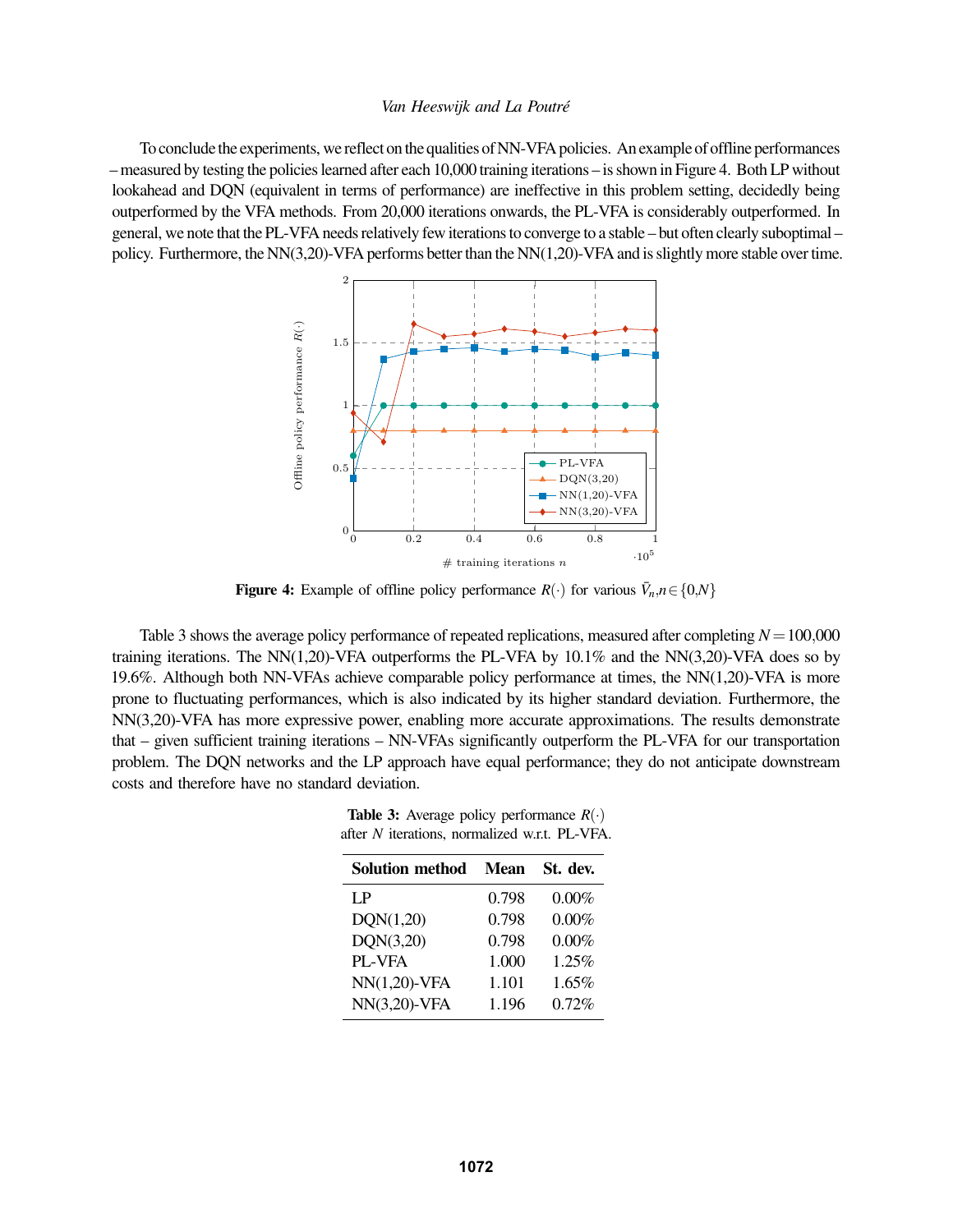# 6 CONCLUSIONS

This paper proposes the integration of linear programs for decision-making and value function approximations in the form of neural networks, geared towards solving high-dimensional and combinatorial problems in operations research. Our hybrid method is rooted in the paradigm of reinforcement learning with value function approximations. Traditionally, large action spaces in OR problems are handled by formulating the decision problem as a linear program, yet it is difficult to properly define polynomial VFAs in this context.

The main contribution of the neural network VFA is the reduced effort of manual feature design, which is a crucial and precarious step in all solutions relying on VFAs. Unlike PL-VFAs, NN-VFAs are able to learn higher-order effects of simple input features without explicitly designing them, reducing the effort for manual feature design. This is particularly relevant when embedding VFAs in linear programs, in which the design of nonlinear features may be a cumbersome task.

We test our solution method on a representative transportation problem with a large discrete action space, a complex optimal policy, and a multi-component reward function. We compare NN-VFAs to an LP without lookahead, two DQN architectures and a PL-VFA, keeping all other factors equal. For our test problem, we observe significant improvements in performance, with the best NN-VFA outperforming the PL-VFA by 19.6%. The findings are also robust across neural network configurations; with various settings for training iterations, learning rates, neurons, and layers, the benchmarks are consistently outperformed. NN-VFAs with multiple hidden layers yield the best and most stable policies, but also require more iterations to converge and more computational effort per iteration. This paper presents an exploration with respect to the integration of LPs and NN-VFAs; additional research on different problem classes is needed to draw more general conclusions about the approach. Furthermore, advanced techniques in neural network configuration and weight updates may reduce training time and/or improve performance. In our opinion, the obtained results warrant such further studies.

## ACKNOWLEDGMENTS

This work is part of the research program Scalable Interoperability in Information Systems for Agile Supply Chains (SIISASC) with project number 438-13-603, which is partially funded by the Netherlands Organization for Scientific Research (NWO). The truck icon in Figure [1](#page-6-0) is obtained from <http://www.flaticon.com> and freely available under the Flaticon Basic License.

# **REFERENCES**

- <span id="page-10-5"></span>Bellman, R. E. 1952. "On the Theory of Dynamic Programming". *Proceedings of the National Academy of Sciences of the United States of America* 38(8):716–719.
- <span id="page-10-3"></span>Bertsekas, D. P. 2012. *Dynamic Programming and Optimal Control*. 4th ed, Volume II. Belmont, Massachusetts: Athena Scientific.
- <span id="page-10-2"></span>Bertsekas, D. P., and J. Tsitsiklis. 1995. "Neuro-Dynamic Programming: An Overview". In *Proceedings of the 34th IEEE Conference on Decision and Control*. December 13th-15th, Louisiana, New Orleans, 560-564.
- <span id="page-10-6"></span>Bunel, R., I. Turkaslan, P. H. S. Torr, P. Kohli, and M. P. Kumar. 2018. "A Unified View of Piecewise Linear Neural Network Verification". In *Proceedings of the 32nd International Conference on Neural Information Processing Systems*, edited by S. Bengio, H. Wallach, H. Larochelle, K. Grauman, N. Cesa-Bianchi, and R. Garnett, 4795–4804. Red Hook, New York: Curran Associates Inc.
- <span id="page-10-0"></span>Busoniu, L., R. Babuska, B. De Schutter, and D. Ernst. 2017. *Reinforcement Learning and Dynamic Programming Using Function Approximators*. Boca Raton, Florida: CRC Press.
- <span id="page-10-4"></span>De Farias, D. P., and B. Van Roy. 2003. "The Linear Programming Approach to Approximate Dynamic Programming". *Operations Research* 51(6):850–865.
- <span id="page-10-7"></span>Delalleau, O., and Y. Bengio. 2011. "Shallow vs. Deep Sum-Product Networks". In *Proceedings of the 24th International Conference on Neural Information Processing Systems*, edited by J. Shawe-Taylor, R. S. Zemel, P. L. Bartlett, F. Pereira, and K. Q. Weinberger, 666–674. Red Hook, New York: Curran Associates Inc.
- <span id="page-10-1"></span>Dulac-Arnold, G., L. Denoyer, P. Preux, and P. Gallinari. 2012. "Fast Reinforcement Learning with Large Action Sets Using Error-Correcting Output Codes for MDP Factorization". In *Machine Learning and Knowledge Discovery in Databases*, edited by P. A. Flach, T. De Bie, and N. Cristianini, 180–194. Berlin Heidelberg, Germany: Springer-Verlag.